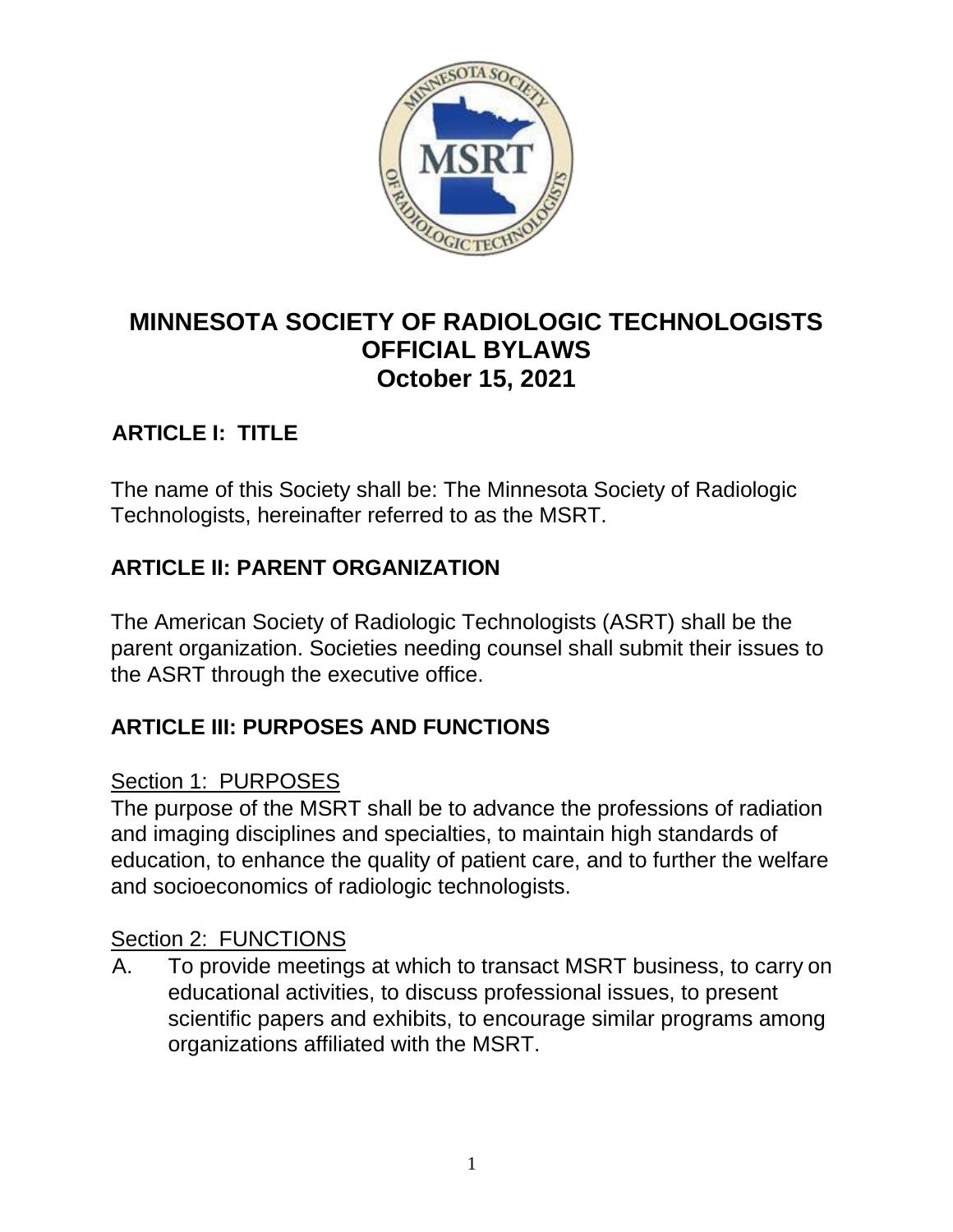- B. To disseminate information pertinent to the conducting of the MSRT or the profession.
- C. To promote high standards of education.
- D. To encourage research.
- E. To establish and promote policies relevant to the profession.
- F. To establish membership eligibility and define membership categories.
- G. To facilitate and provide a forum for communication between individual members with a common professional interest.

# **ARTICLE IV: POLICIES**

- A. All provisions of these Bylaws shall apply except when in conflict with state or federal laws regarding nonprofit organizations.
- B. The MSRT is committed to equal opportunity and nondiscrimination in all programs and activities. No one shall be denied opportunities or benefits on the basis of age, sex, color, race, creed, national origin, religious persuasion, marital status, sexual orientation, gender identity, military status, political belief or disability.
- C. The name of the MSRT or any member of its Board of Directors, or its staff, in their official capacities, shall not be used in connection with a corporation or company for other than the regular functions of the MSRT.

# **ARTICLE V: MEMBERSHIP**

## Section 1: COMPOSITION

The membership of the MSRT shall consist of active members, associate members, student members, retired members, life members, honorary members, and supporting members.

## Section 2: QUALIFICATIONS

Candidates for membership shall submit an application for membership along with the required fees and additional information as requested.

## Section 3: CATEGORIES

A. Active members are those who are registered with the American Registry of Radiologic Technologists (ARRT), or its equivalent, or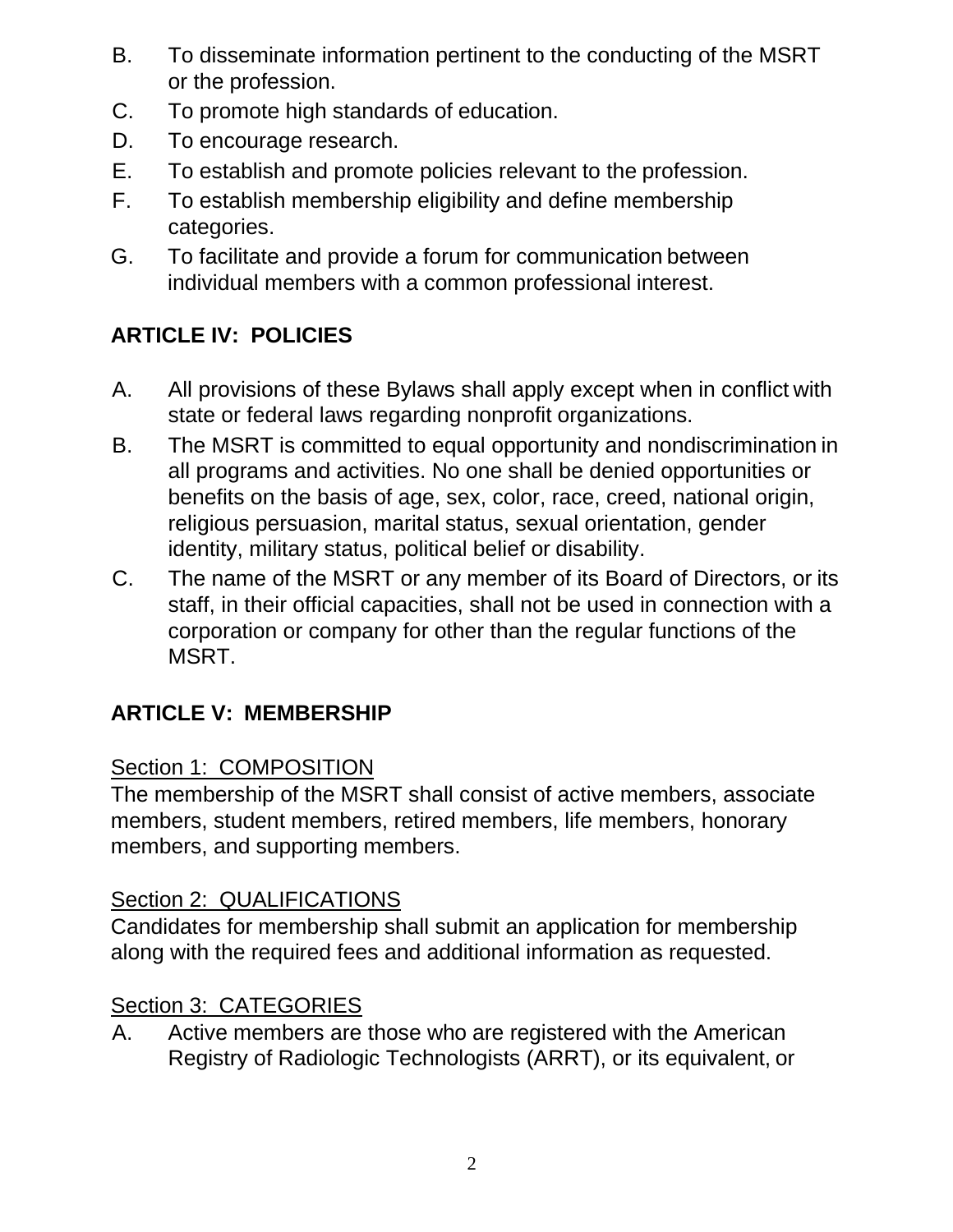hold an unrestricted license under state statutes and hold voting membership in the ASRT. They shall have all rights, privileges and obligations of membership including the right to vote, discuss topics brought to the floor and hold office.

- B. Associate members are individuals who are currently registered with the ARRT, or its equivalent and who are not voting members of the ASRT. They shall not hold office. Their qualifications, privileges, and obligations shall be defined by the active members of the MSRT, and shall be relative and restricted to the internal workings and needs of the MSRT.
- C. Student members are individuals enrolled in an accredited primary radiologic science program. Student membership will expire at the next membership renewal date following graduation or upon discontinuation of the educational program. They shall have all the rights, privileges and obligations of members, except the right to hold office.
- D. Retired members are individuals who have met the Social Security Administration requirements for retirement. These individuals no longer practice in the Radiologic Sciences. They shall have all the of rights, privileges and obligations members except the right to hold office.
- E. Life members are active members who have rendered extraordinary service to the MSRT. Life members are selected by unanimous recommendation of the Board of Directors and approved by a majority of the voting membership at the Annual Meeting. They shall have all the rights, privileges and obligation of active members. Membership dues are waived.
- F. Honorary members are members who, the MSRT wishes to honor because of the interest they have evidenced in the activities and aims of the MSRT. Honorary members are selected by unanimous recommendation of the Board of Directors and approved by a majority of the voting membership at the annual meeting. They shall not vote or hold office.
- G. Supporting members are individuals who are interested in promoting the purposes and functions of the MSRT. They are not eligible for active, associate, or student membership. They shall have all the rights, privileges and obligations of active members except the right to vote and hold office.

## Section 4: RESIGNATION

Any member shall have the right to resign by written notification to the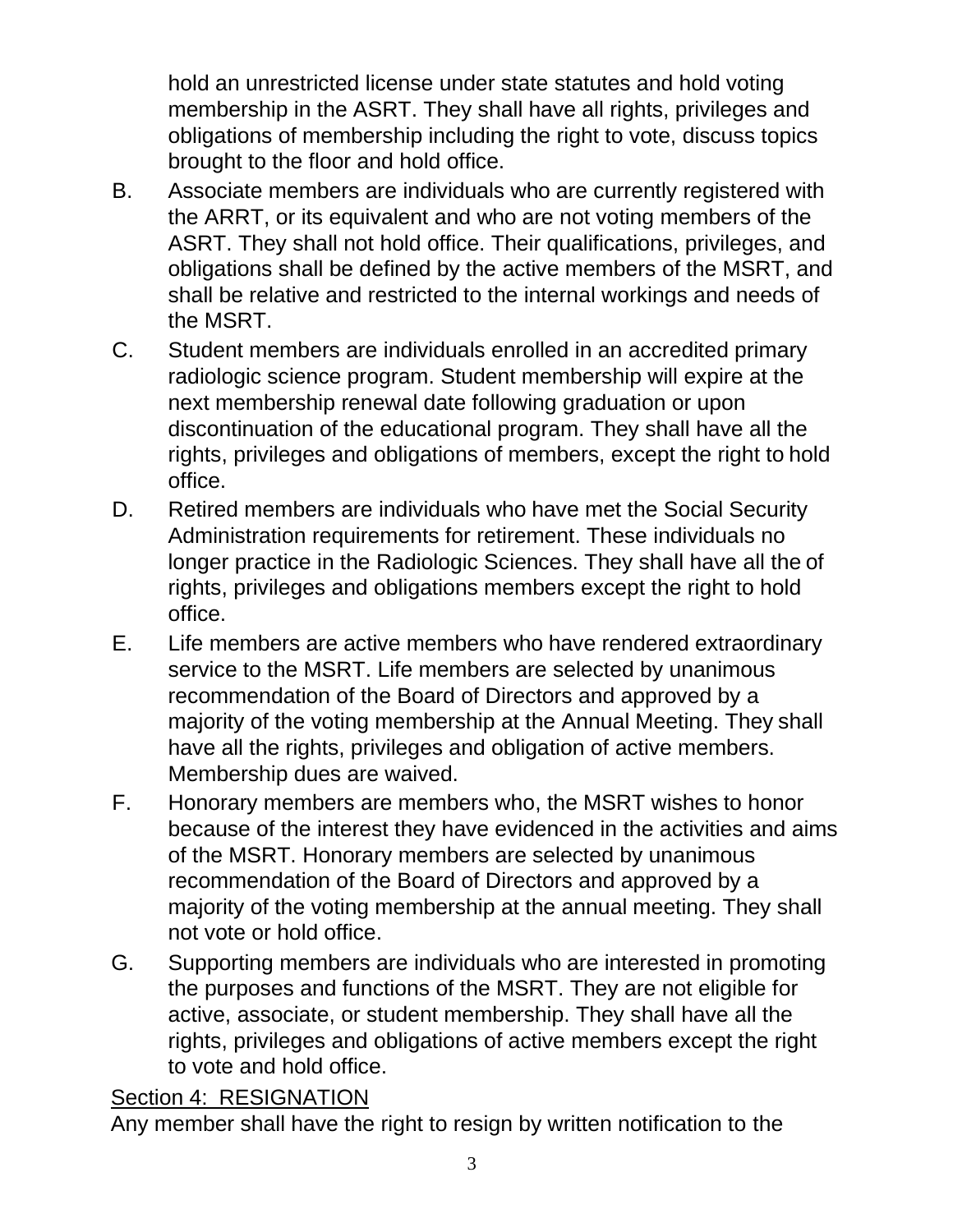Treasurer, providing all dues or other indebtedness to the MSRT have been paid.

# Section 5: SUSPENSION and EXPULSION

Any member may be suspended or terminated for cause. Sufficient cause for such suspension or termination of membership shall be a violation of the Bylaws or any lawful rule or practice duly adopted by the MSRT, or any other conduct prejudicial to the interests of the MSRT.

- A. If the Board of Directors deems the charges to be sufficient, the person charged shall be advised in writing of the charges.
- B. A statement of the charges shall be sent by certified or registered mail to the last recorded address of the member at least twenty (20) days before final action is taken.
- C. The statement shall be accompanied by a notice of the time and place of the meeting of the Board of Directors at which the charges shall be considered.
- D. The member shall have the opportunity to appear in person and be represented by counsel to present any defense to such charges before action is taken.
- E. Suspension or expulsion shall be by two-thirds (2/3) vote of the entire membership of the Board of Directors.

## Section 6: DUES

- A. The annual dues for active, associate, student, retired and supporting members may be equal to but not exceed the ASRT annual dues.
- B. The annual dues for all members, established by the Board of Directors, require adoption by a majority vote of the voting members present at the annual meeting.
- C. Notice of proposed changes must be given to the membership at least thirty (30) days in advance of the annual meeting.
- D. No member who is in arrears for dues shall vote, hold office, or shall be entitled to receive reports of the transactions of the MSRT. It shall be the duty of the membership chairman to erase from the membership roster the name of any person who is in arrears for more than sixty (60) days.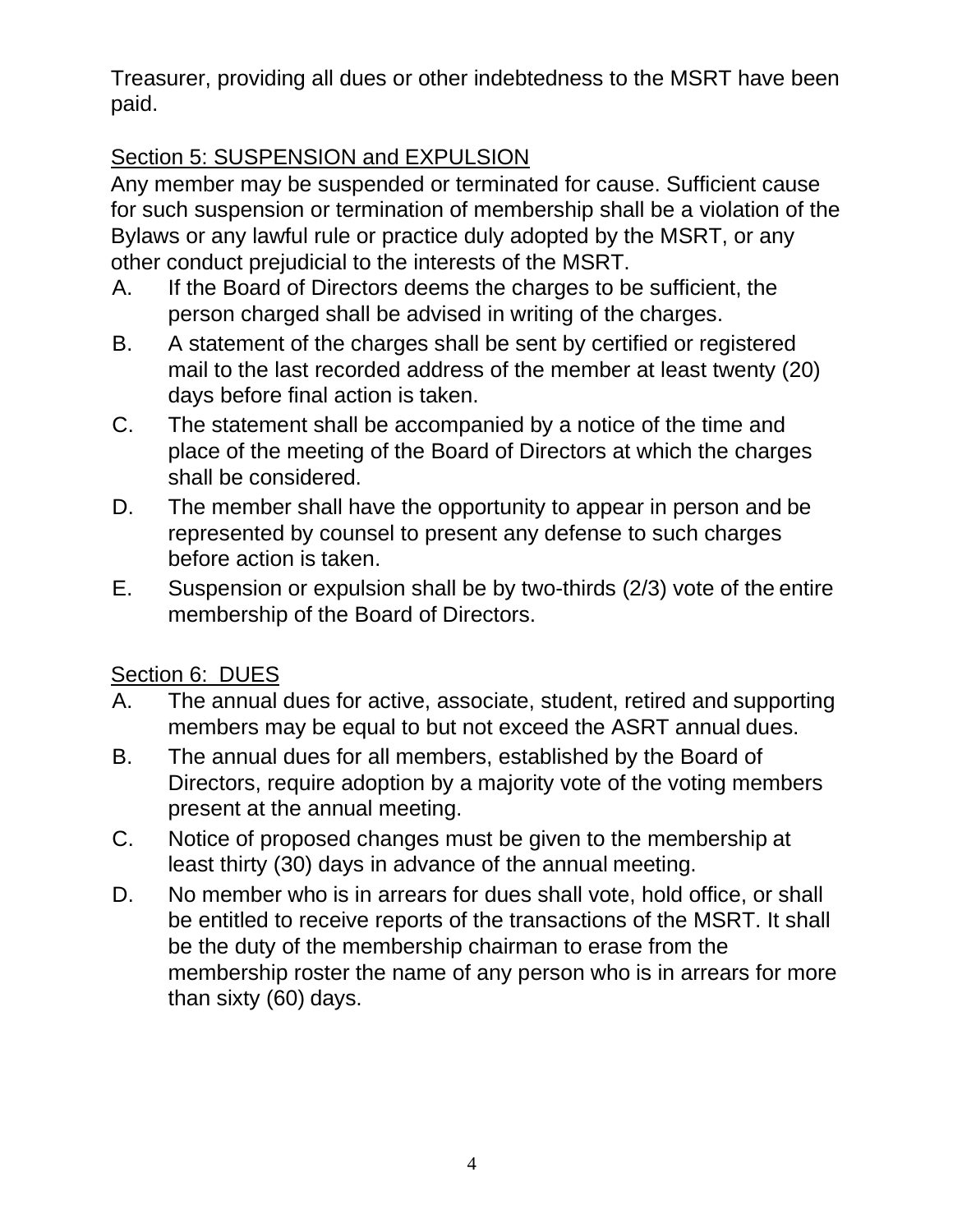# Section 7: REINSTATEMENT

Any member who has resigned or whose membership has been deleted from the MSRT for other reasons may be reinstated only after filing a new application and paying the fees as a new member.

## **ARTICLE VI: Executive Committee**

The Executive Committee, known as officers, of the MSRT shall be: Chairman of the Board, President, President-Elect, Secretary, Treasurer and additional officers as recommended by the Board of Directors and ratified by the membership.

## Section 1: QUALIFICATIONS

All officers of the MSRT shall be active members. All officers of the MSRT should be familiar with the MSRT Bylaws and ASRT Bylaws and Robert's Rules of Order.

### Section 2: ELECTIONS

- A. The President-Elect, Secretary, and Treasurer, or any other officer shall be elected by a majority vote of the voting members.
- B. Election of the MSRT offices of President-Elect, Secretary and Treasurer will be conducted by written ballots for each office having more than one (1) candidate.
- C. When there is only one (1) candidate nominated for an MSRT office, the President may request a motion to accept the candidate as elected. The motion must be written and saved as documentation for the annual meeting.

#### Section 3: TERM

- A. The Secretary and Treasurer will be elected on alternate years, each for a two (2) year term.
- B. The President-Elect shall serve for a term of one (1) year as President-Elect, one (1) year as President and one (1) year as immediate Past President. The immediate Past President shall become Chairman of the Board.
- C. Any additional officers as are recommended by the Board of Directors and ratified by the membership shall serve for a term of one (1) year or until their successors have been elected.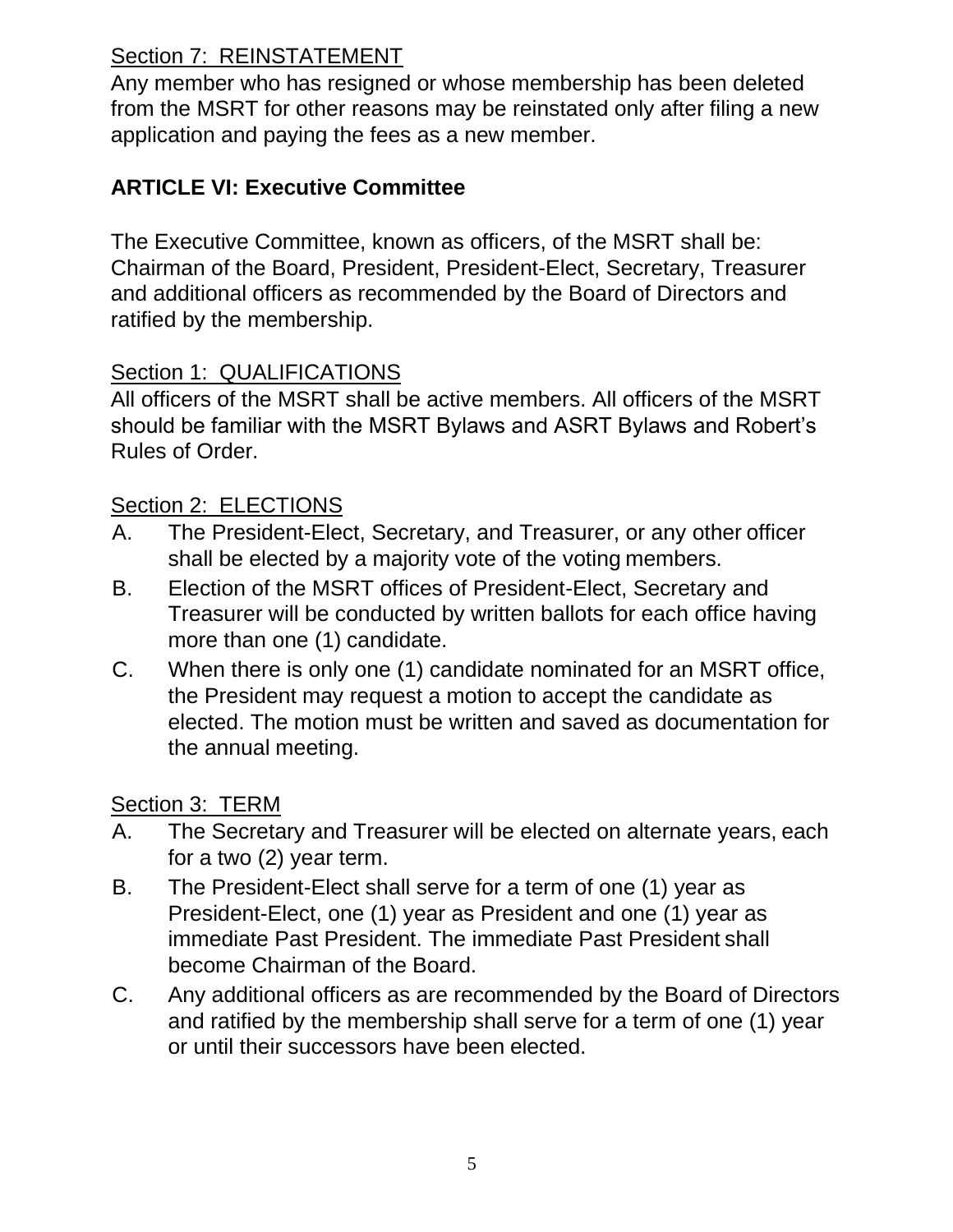D. All officers shall surrender to their successors all records and properties belonging to the MSRT.

## Section 4: DUTIES

- A. President:
	- 1. Shall perform duties consistent with the office.
	- 2. Shall conduct all of the business meetings of the MSRT.
	- 3. Shall be ex-officio member of all committees, except the nominating committee.
	- 4. Shall mentor the President-Elect
	- 5. Shall appoint committees unless otherwise provided in the Bylaws.
	- 6. Shall serve as an affiliate delegate to the American Society of Radiologic Technologists ASRT House of Delegates and Annual Conference.

Shall be familiar with Robert's Rules of Order, MSRT Bylaws and ASRT Bylaws.

- B. President-Elect:
	- 1. Shall perform duties consistent with the office.
	- 2. Shall familiarize themselves with the activities of the MSRT.
	- 3. Shall make all preparations necessary for elevation to the office of President.
	- 4. Shall acquaint themselves with all of the duties of the President.
	- 5. Shall serve as the alternate delegate to the ASRT House of Delegates.
	- 6. Shall be familiar with Robert's Rules of Order, MSRT Bylaws and ASRT bylaws.
- C. Secretary:
	- 1. Shall perform duties consistent with the office.
	- 2. Shall keep a correct and permanent record of all Board of Directors meetings and the annual meeting business sessions.
	- 3. Shall be familiar with Robert's Rules of Order, MSRT Bylaws and ASRT bylaws.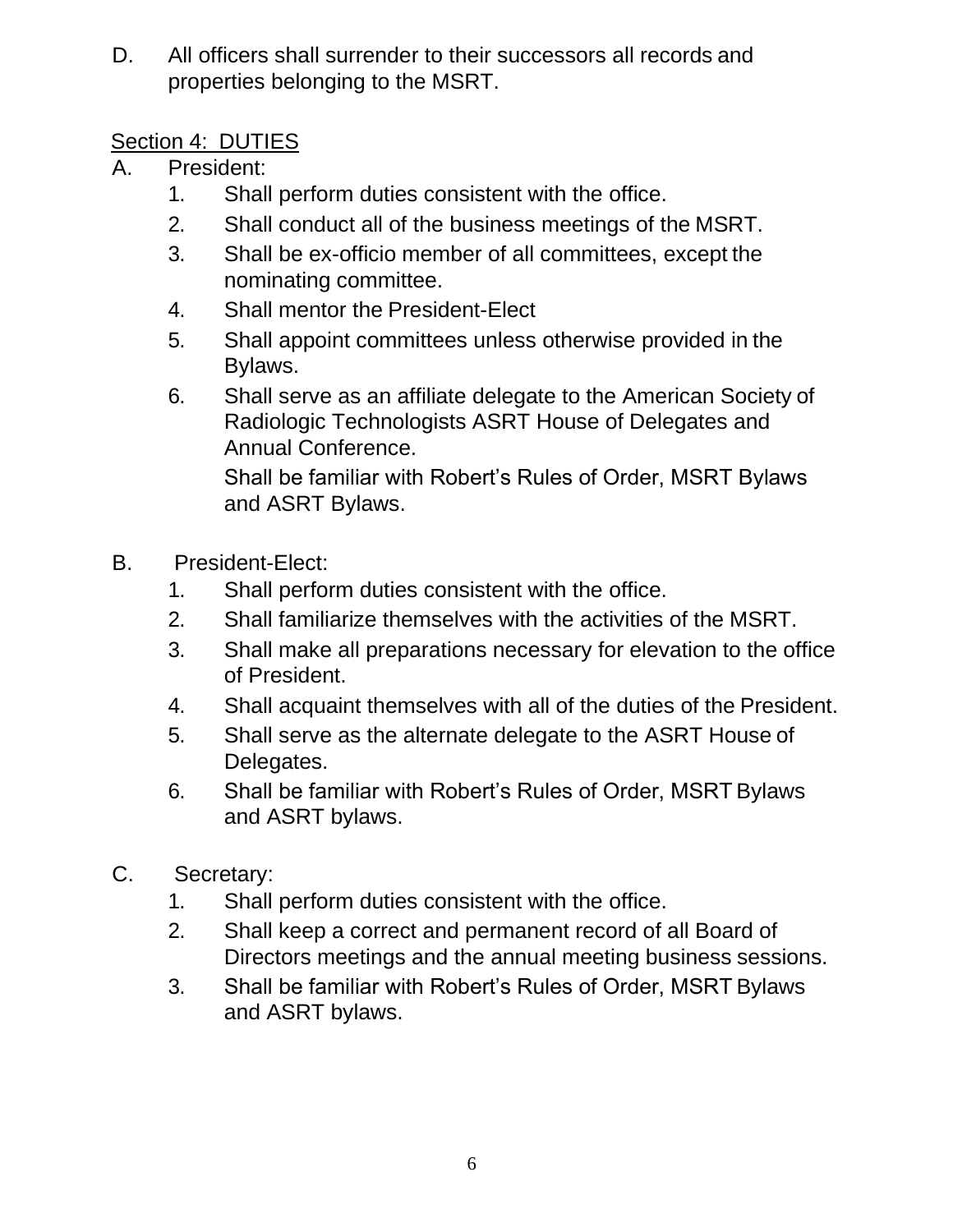- D. Treasurer:
	- 1. Shall perform duties consistent with the office.
	- 2. Shall receive and keep funds of the MSRT and make payment upon order of the Board of Directors.
	- 3. Shall prepare quarterly and annual reports for the Board of Directors.
	- 4. Shall make a full financial statement at the annual meeting business session.
	- 5. Shall be familiar with Robert's Rules of Order, MSRT Bylaws and ASRT Bylaws.
- E. Immediate Past President /Chairman of the Board:
	- 1. Shall represent the MSRT as the senior affiliate delegate at the ASRT House of Delegates.
	- 2. Shall serve as the Chairman of the Board of Directors
	- 3. Shall assist the President as needed
	- 4. Shall serve as Chairman of the Resolution and Bylaws Committee.
	- 5. Shall assure that the business of the MSRT is conducted in accordance with the Bylaws.
	- 6. Shall conduct MSRT Board of Directors meetings in the absence of the President.
	- 7. Shall be familiar with Robert's Rules of Order, MSRT Bylaws and ASRT Bylaws.

# Section 5: NOMINATIONS

- A. The Nomination Committee shall consist of five (5) members, the four (4) region representatives and the MSRT president-elect who shall serve as chairman.
- B. Nominations for office shall be sent to the nominations committee.
- C. Nominations received at the annual meeting will be verified prior to being placed on the ballot.
- D. Shall be familiar with Robert's Rules of Order, MSRT Bylaws and ASRT bylaws.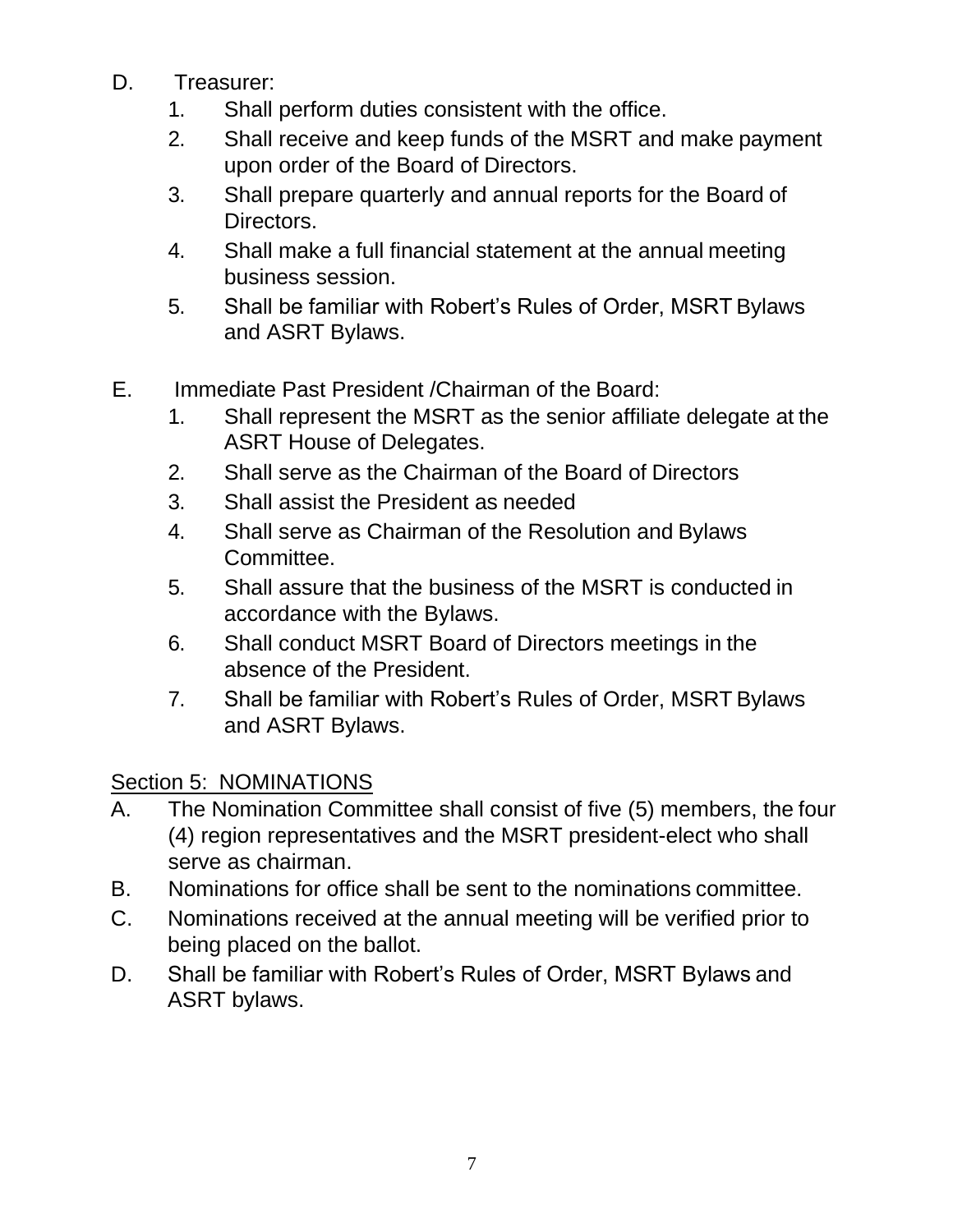## Section 6: VACANCIES

- A. A vacancy in the office of President shall be filled by the Chairman of the Board.
- B. A vacancy in the office of President-Elect shall remain vacant until the next annual meeting where a President-Elect will be elected.
- C. A vacancy in any elective office, except the office of President or President- Elect shall be filled by appointment agreed upon by a majority of the Board of Directors.

# Section 7: OFFICER CENSURE, REPRIMAND and REMOVAL

Any officer may be censured, reprimanded or removed from the office for dereliction of duty or conduct detrimental to the MSRT. Such action may be initiated when the Board of Directors receives formal and specific charges against an officer.

- A. If the Board of Directors deems the charges to be sufficient; the person charged shall be advised in writing of the charges.
- B. A statement of the charges shall be sent by certified or registered mail to the last recorded address of the officer at least twenty (20) days before final action is taken.
- C. The statement shall be accompanied by a notice of the time and place of the meeting of the Board of Directors at which the charges shall be considered.
- D. The officer shall have the opportunity to appear in person and be represented by counsel to present any defense to such charges before action is taken
- E. Censure, reprimand or removal shall be by two-thirds (2/3) vote of the remaining membership of the Board of Directors.

# **ARTICLE VII: THE BOARD OF DIRECTORS**

# Section 1: COMPOSITION

Members of the Board of Directors shall be the elected officers of the MSRT: past president/chairman, president, president-elect, secretary and treasurer, MSRT MARS President and the Regional Representatives.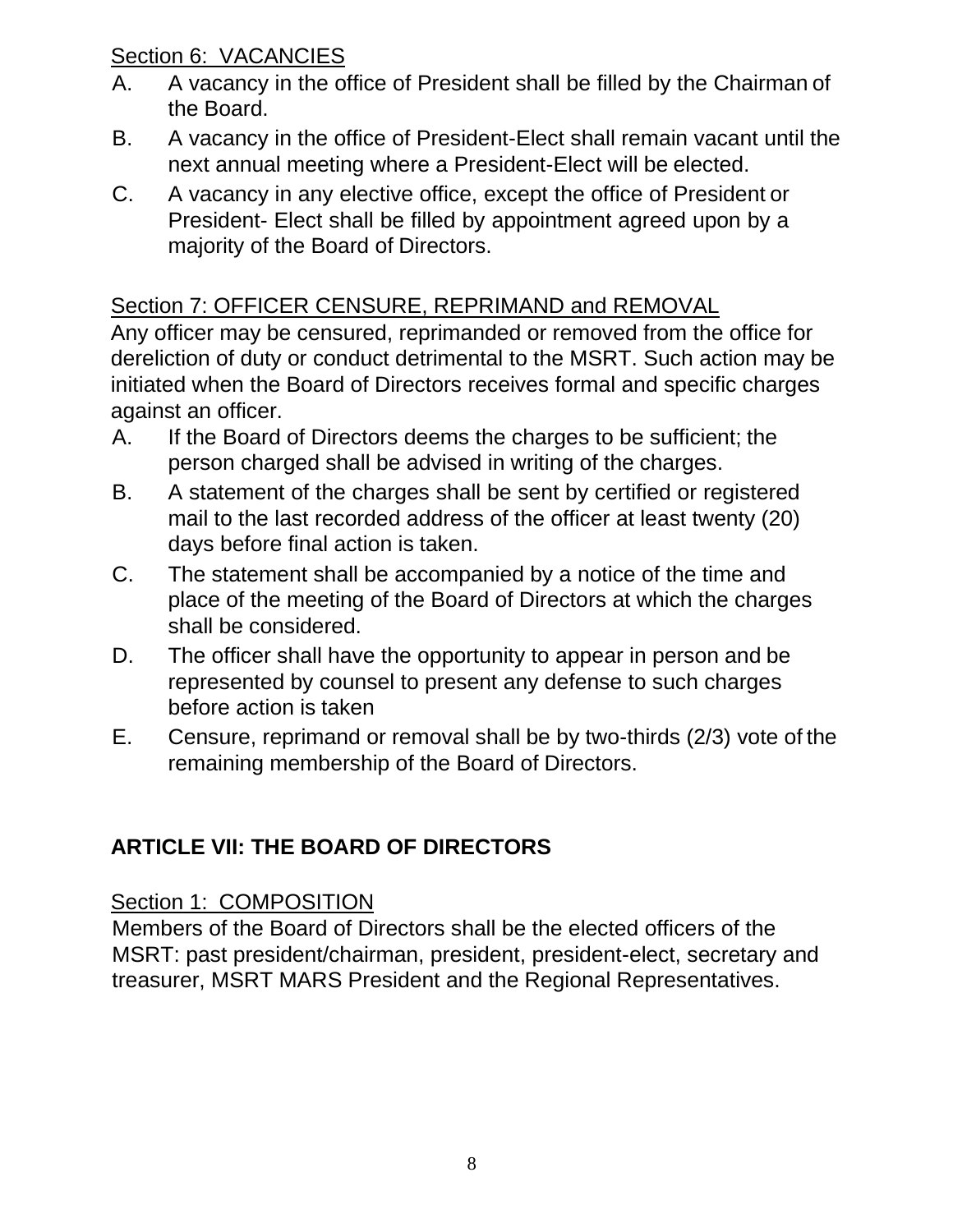## Section 2: QUALIFICATIONS

Members of the Board of Directors shall be active members of the MSRT. Shall be familiar with Robert's Rules of Order, MSRT Bylaws and ASRT Bylaws.

# Section 3: DUTIES

- A. Be vested with the responsibility of the management of the business of the corporation.
- B. To provide for the audit of the books and accounts of the MSRT.
- C. To control all funds and/or properties of the MSRT.
- D. To change the dates or location of the annual meeting if found advisable.
- E. In the case of state or national emergency, to cancel the annual meeting, and to provide for the election of officers.
- F. To employ such personnel as may be necessary to conduct the business of the MSRT.
- G. Shall approve the site of the annual meeting.
- H. Shall fill a vacancy in the office of Secretary and Treasurer.

# Section 4: MEETINGS

- A. The Board of Directors shall meet at least four times per year.
- B. Electronic Meetings

The Board of Directors and all committees and subcommittees shall be authorized to meet by telephone conference or through other electronic communications media so long as all the members can simultaneously hear each other and participate during the meeting. Members shall each pay their own costs associated with participating in such electronic meetings, although the Affiliate may pay set-up costs or other administrative costs of holding an electronic meeting. Standing rules specific to such meetings may be adopted by the Board and shall apply to all electronic meetings held by the Affiliate, the Board, and committees and subcommittees.

C. Electronic Communication

All communication required in these bylaws, including meeting notices, may be sent electronically.

D. The president, or a majority of the members of the Board of Directors, upon written request to the President, may call a special meeting, provided a fifteen (15) day notice to all Board members is given.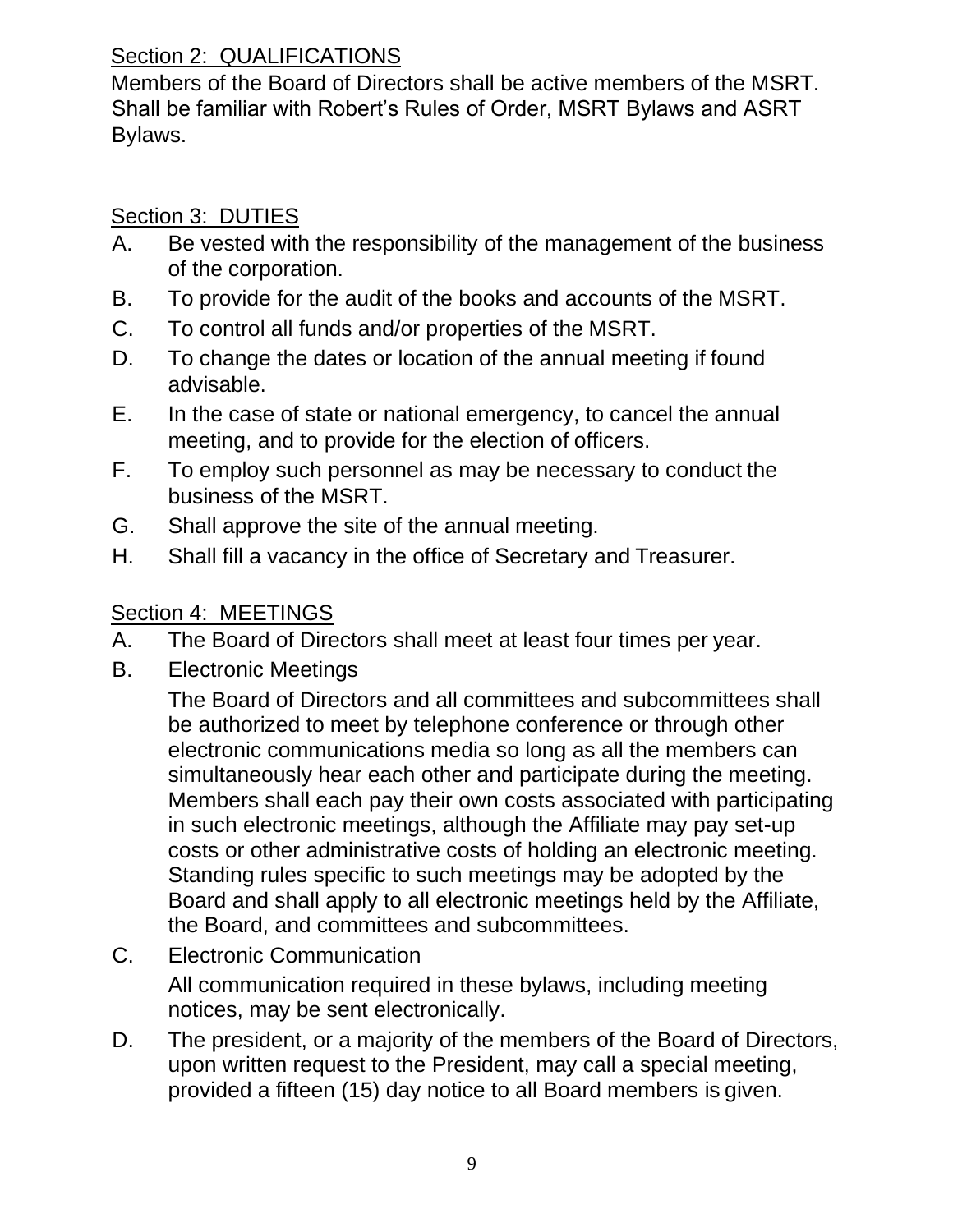## Section 5: QUORUM

A majority of the Board of Directors' members shall constitute a quorum for all meetings.

## Section 6: BOARD MEMBER CENSURE, REPRIMAND and REMOVAL

Any Board member may be censured, reprimanded or removed from the position for dereliction of duty or conduct detrimental to the MSRT. Such action may be initiated when the Board of Directors receives formal and specific charges against a Board member.

- A. If the Board of Directors deems the charges to be sufficient, the person charged shall be advised, in writing, of the charges.
- B. A statement of the charges shall be sent by certified or registered mail to the last recorded address of the Board member at least twenty (20) days before final action is taken.
- C. The statement shall be accompanied by a notice of the time and place of the meeting of the Board of Directors at which the charges shall be considered.
- D. The Board member shall have the opportunity to appear in person and be represented by counsel to present any defense to such charges before action is taken.
- E. Censure, reprimand or removal shall be by two-thirds (2/3) vote of the remaining membership of the Board of Directors.

# **ARTICLE VIII: DELEGATES TO THE ASRT HOUSE OF DELEGATES**

# Section 1: AFFILIATE DELEGATES

- A. Two MSRT delegates and two alternate delegates shall be appointed by the MSRT. The Affiliate Delegates to the ASRT House of Delegates shall be the current MSRT President and the Immediate Past President. The Immediate Past President shall serve as the Senior Delegate. The alternate delegates shall be the President-Elect and a Board member of MSRT as selected by the MSRT Board that meets qualifications in Section 2. If President-Elect position is vacant the MSRT Board will appoint a MSRT member that meets qualifications in Section 2.
- B. The MSRT shall submit to ASRT the names of the MSRT delegates and alternate delegates by the last business day of January or the MSRT delegate positions shall remain open until after the ASRT House of Delegates' meeting.
- C. The MSRT has the power to remove delegates.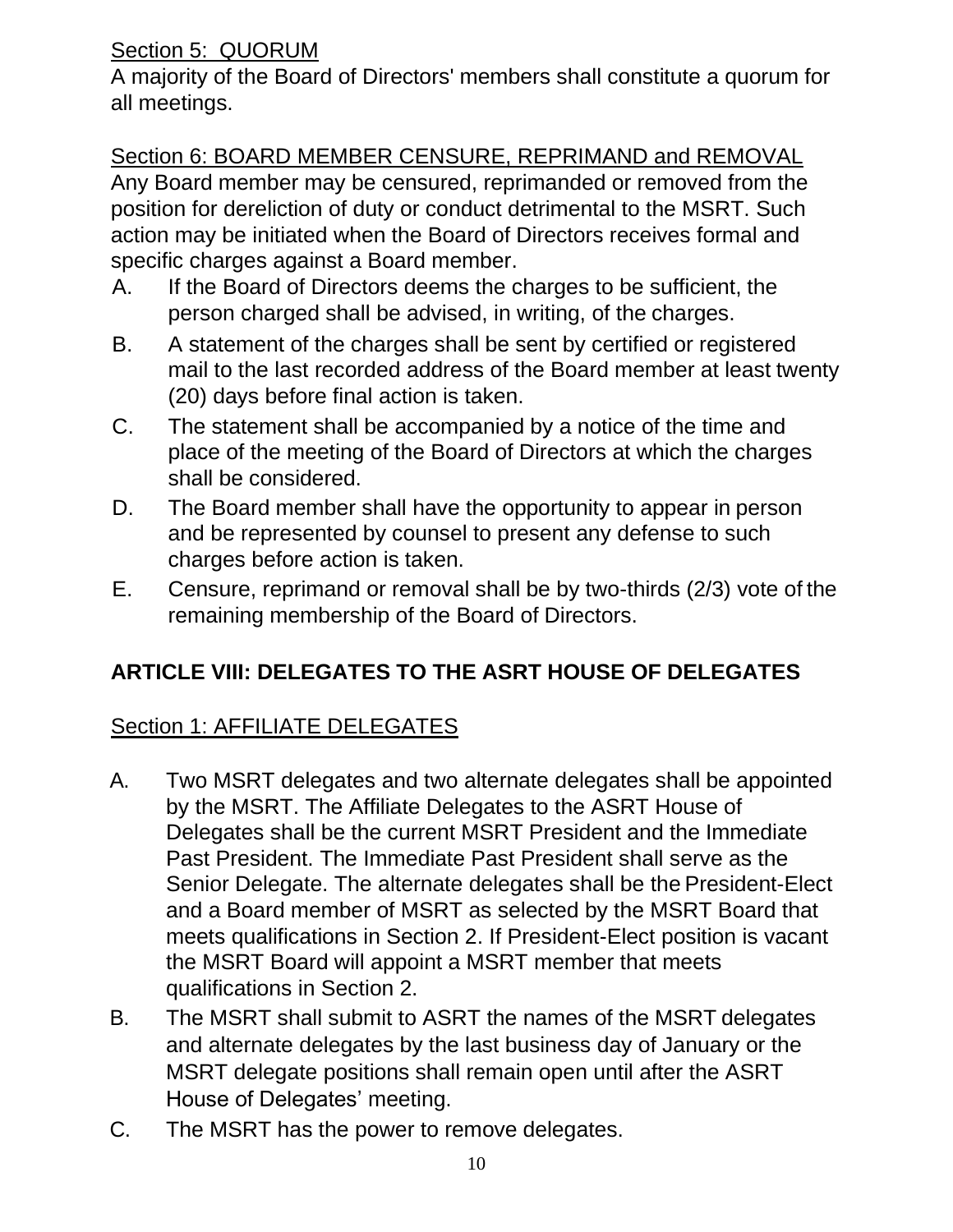## Section 2: Qualifications

- A. A delegate shall show proof of continuing education.
- B. A delegate shall be a voting member of the ASRT and the MSRT for two (2) years immediately preceding nomination.
- C. A delegate shall have served as an officer, or on the Board of Directors or as a committee member in the MSRT.
- D. A delegate shall practice in the radiologic science profession or health care.
- E. A delegate may serve concurrently on the board of any national radiologic science certification or national accreditation agency.
- F. A delegate shall have the time and availability for necessary travel to represent the ASRT.

## Section 3: RESPONSIBILITIES

- A. MSRT delegates and alternate delegates shall attend the ASRT House of Delegates' meeting and all meetings required of delegates in order to qualify for reimbursement from the ASRT or MSRT.
- B. Respond to communications from the ASRT Office, ASRT Board of Directors or from the ASRT House of Delegates
- C. Disseminate information to the Board of Directors and the MSRT.
- D. The Senior Delegate shall provide a report of the activities of the ASRT during the past year at the MSRT's Annual Meeting.

#### Section 4: TERM

A MSRT delegate may serve for a term of two years; and may not serve more than two consecutive terms.

## Section 5: ABSENCE

An absence exists when an appointed MSRT delegate is unable to fulfill the duties of the position during the ASRT House of Delegates' meeting. The delegate shall be considered absent for the purpose of that meeting only. It is the responsibility of the MSRT delegate to notify the ASRT, the Speaker of the House, and the alternate delegate of the delegate's inability to attend the conference, as soon as possible. The alternate delegate shall be seated for that meeting only. Any delegate position or alternate delegate position not filled by the appointment process remains open. There shall be no on-site credentialing of delegates.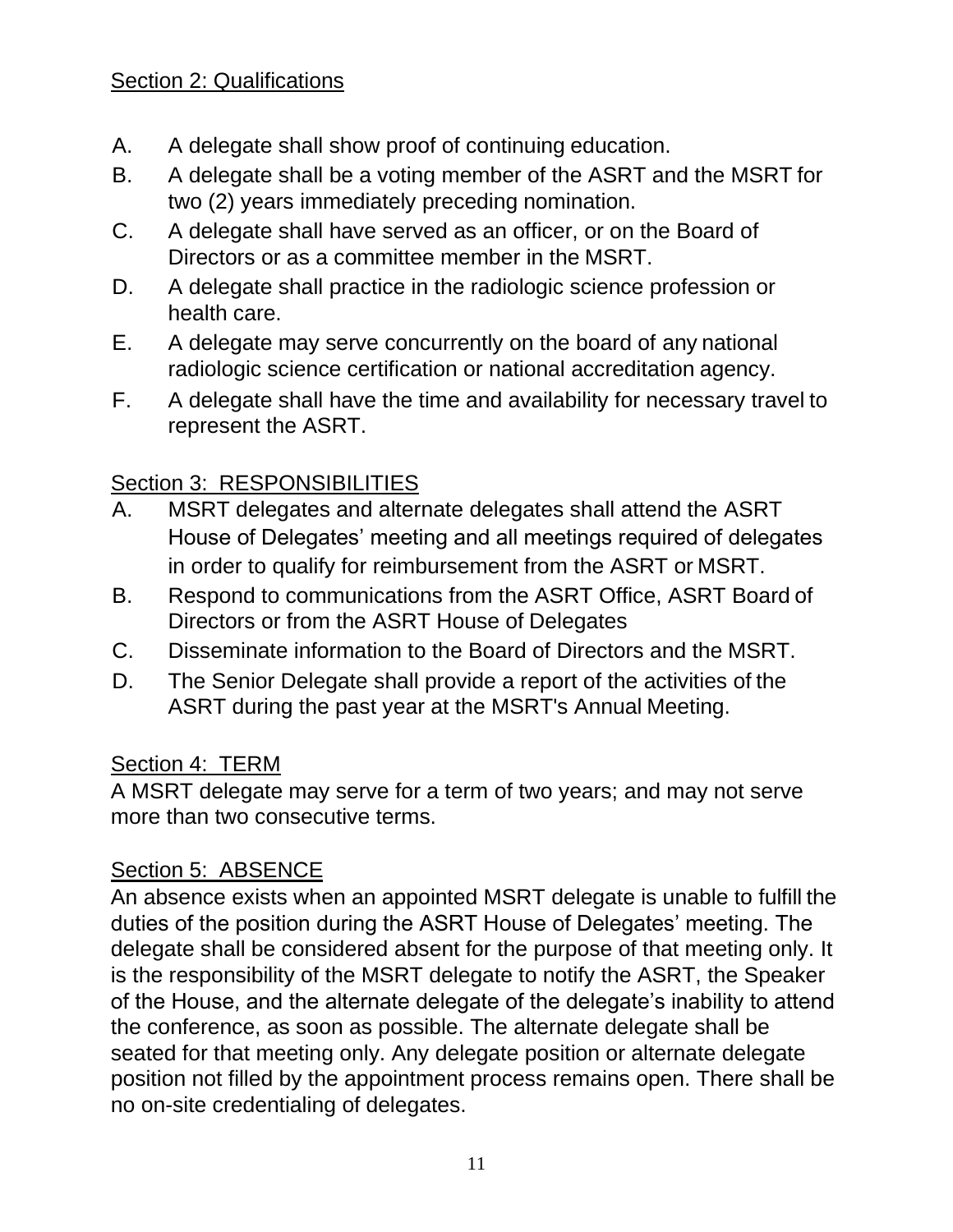# Section 6: VACANCIES

A vacancy exists when a delegate has submitted a written letter of resignation or when a delegate position has not been filled by the appointment process. A delegate vacancy caused by the written resignation of a delegate shall be filled by the appointed alternate delegate.

## Section 7: DELEGATE CENSURE, REPRIMAND and REMOVAL

Any MSRT delegate may be censured, reprimanded or removed from the position for dereliction of duty or conduct detrimental to the ASRT or the MSRT. Such action may be initiated when either Board of Directors receives formal and specific charges against the delegate.

- A. If the Board of Directors deems the charges to be sufficient, the person charged shall be advised, in writing, of the charges.
- B. A statement of the charges shall be sent by certified or registered mail to the last recorded address of the delegate at least twenty (20) days before final action is taken.
- C. The statement shall be accompanied by a notice of the time and place of the meeting of the Board of Directors at which the charges shall be considered.
- D. The delegate shall have the opportunity to appear in person and be represented by counsel to present any defense to such charges before action is taken.
- E. Censure, reprimand or removal shall be by two-thirds (2/3) vote of the respective Board of Directors.

# **ARTICLE IX: MEETINGS**

## Section 1: ANNUAL MEETING

An Annual Meeting of the MSRT shall be held in the fall for the purpose of installing officers, receiving reports, amending Bylaws, and conducting such other business as may arise; and for presenting educational programs.

## Section 2: SPECIAL MEETINGS

The president, or a majority of the members of the Board of Directors, upon written request to the President, may call a special meeting, provided a fifteen (15) day notice to all members is given. The purpose of such meetings shall be stated in the notice and no other business shall be transacted.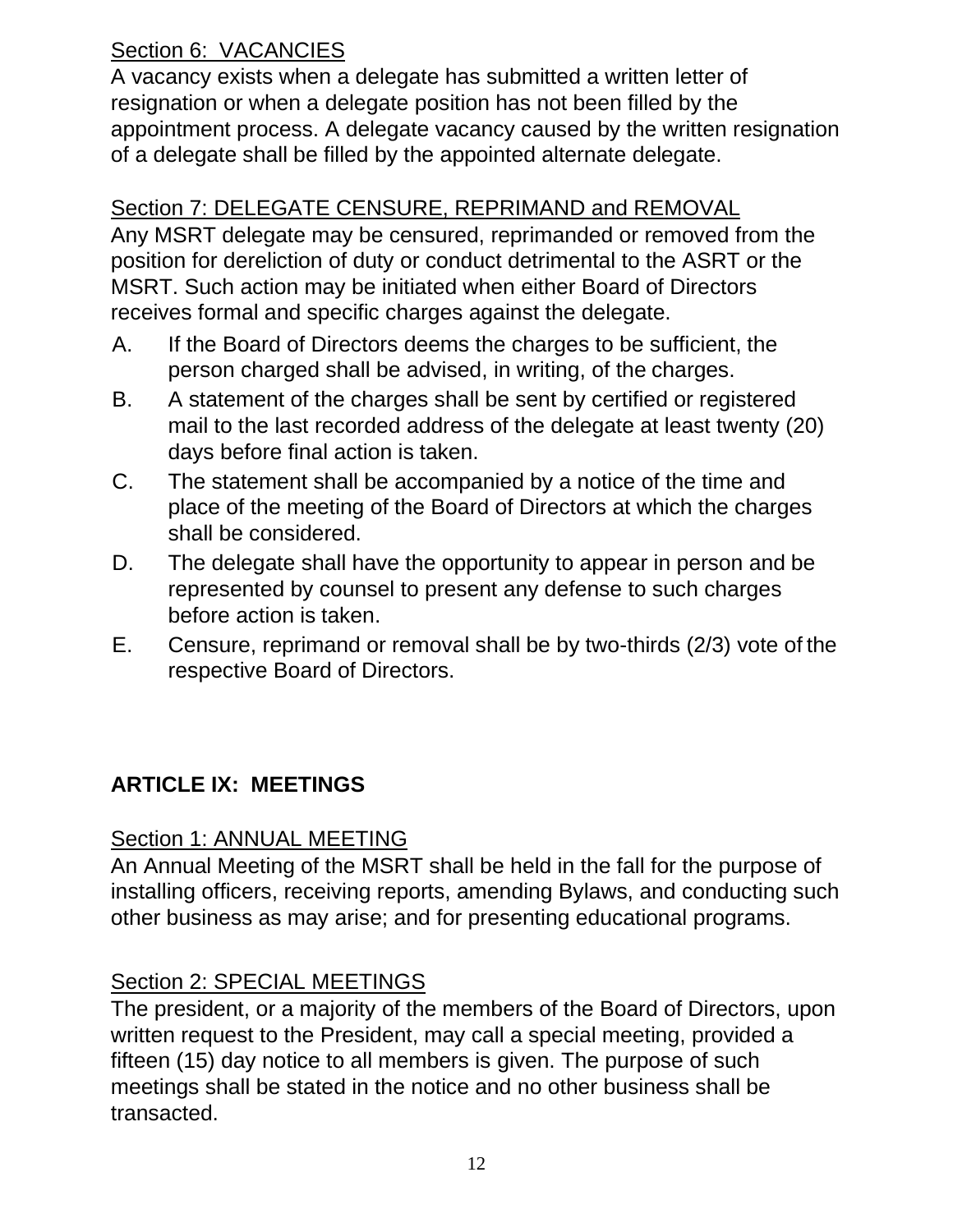## Section 3: QUORUM

A quorum for business meetings or for any special MSRT meeting shall consist of twenty-five percent (25%) of the voting members in attendance and includes not less than two (2) officers.

## **ARTICLE X: STANDING COMMITTEES**

### Section 1: STANDING COMMITTEES

The Board of Directors shall establish standing committees as deemed necessary to aid the MSRT in carrying on its activities. Such committees shall be responsible to the Board of Directors and may be altered or eliminated at any time by the Board of Directors.

Standing Committees shall be listed and outlined in the Policy and Procedure Manual.

## Section 2: VACANCIES

A vacancy in any Standing Committee shall be filled by appointment by the President.

## **ARTICLE XI: PARLIAMENTARY AUTHORITY**

The rules contained in the current edition of *Robert's Rules of Order Newly Revised* shall govern the MSRT in all cases to which they are applicable and in which they are consistent with these bylaws.

## **ARTICLE XII: REGIONAL ORGANIZATIONS POWERS AND PRIVILEGES**

The MSRT may establish, organize and supervise regional organizations within the state.

#### Section 1: REGIONS

The number of regions and their boundaries shall be determined by the Board of Directors.

## Section 2: REPRESENTATION

A. The MSRT Board of Directors shall appoint one Regional Representative to act as a representative from each designated region. The Regional Representative must be an active MSRT member.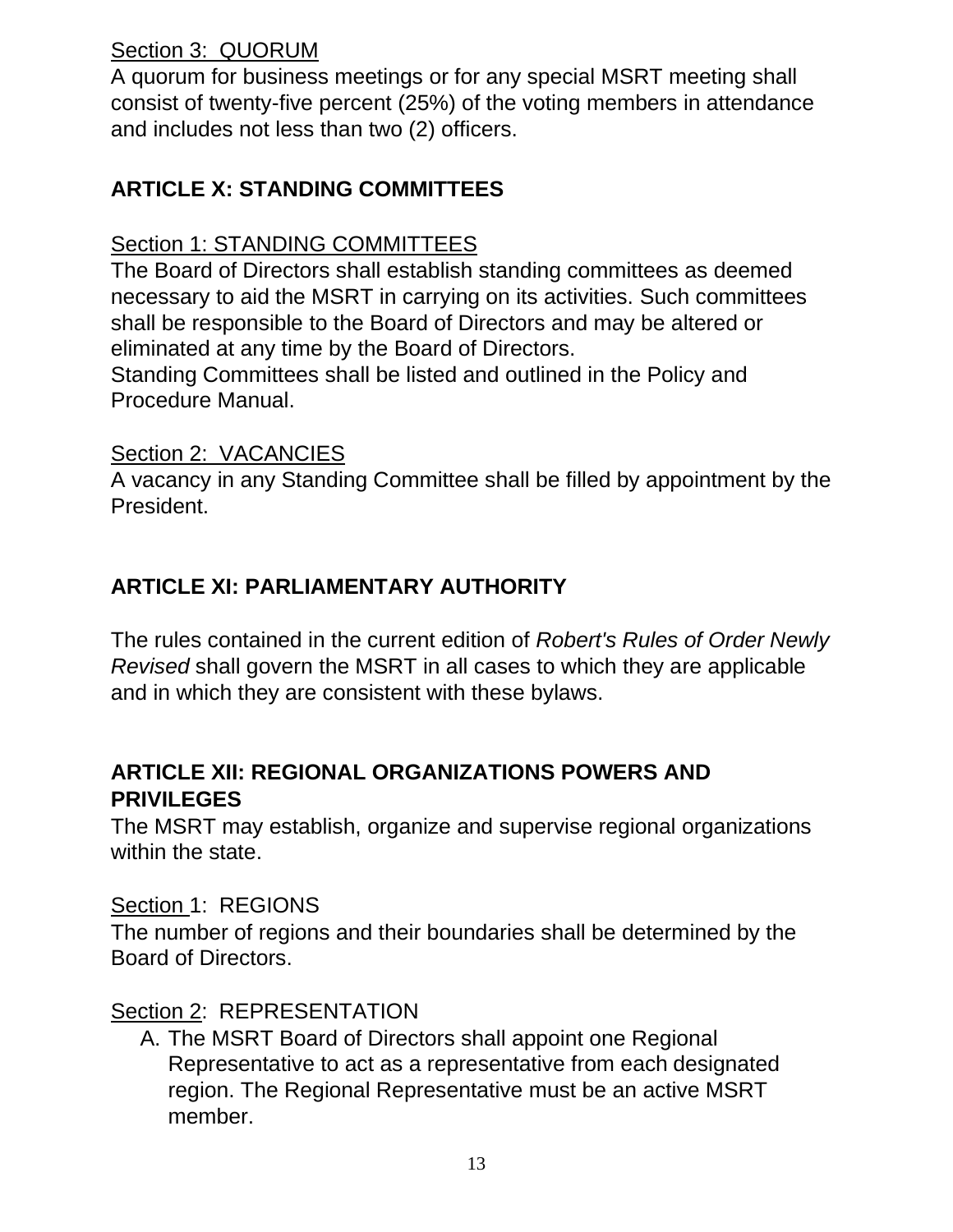- B. All regional financial activities shall be managed by the MSRT Treasurer.
- C. The Regional Representative shall request financial transactions from the MSRT Board of Directors, who shall have the authority to direct the MSRT Treasurer to provide funds for region activities.
- D. The Regional Representative serve a term of one year, be appointed and re-appointed by the MSRT Board and shall serve no more than four (4) consecutive terms.

### Section 3: MEMBERSHIP

- A. Membership in the region shall be based on MSRT membership: active, associate and student membership.
- B. Associate and student members may vote at region meetings and may hold the office of secretary and/or treasurer.

### Section 4: REGION TREASURY

The Region will have no independent treasury.

#### Section 5: COMMITTEES

The Regional Representative may appoint committees as are necessary to promote the activities of the region.

#### Section 6: MEETINGS

Regional meetings may be called at the discretion of the Regional Representative.

#### Section 7: INDEMNIFICATION

The MSRT shall not be responsible for any debts, actions or statements made by, or on behalf of, any region.

## **ARTICLE XIII: BYLAW AMENDMENTS**

Amendments to these Bylaws may be made by a two-thirds (2/3) vote of the members voting at the annual MSRT business meeting. Notice of such proposed amendments must be communicated to the membership via MSRT website, at least fifteen (15) days prior to the time of voting.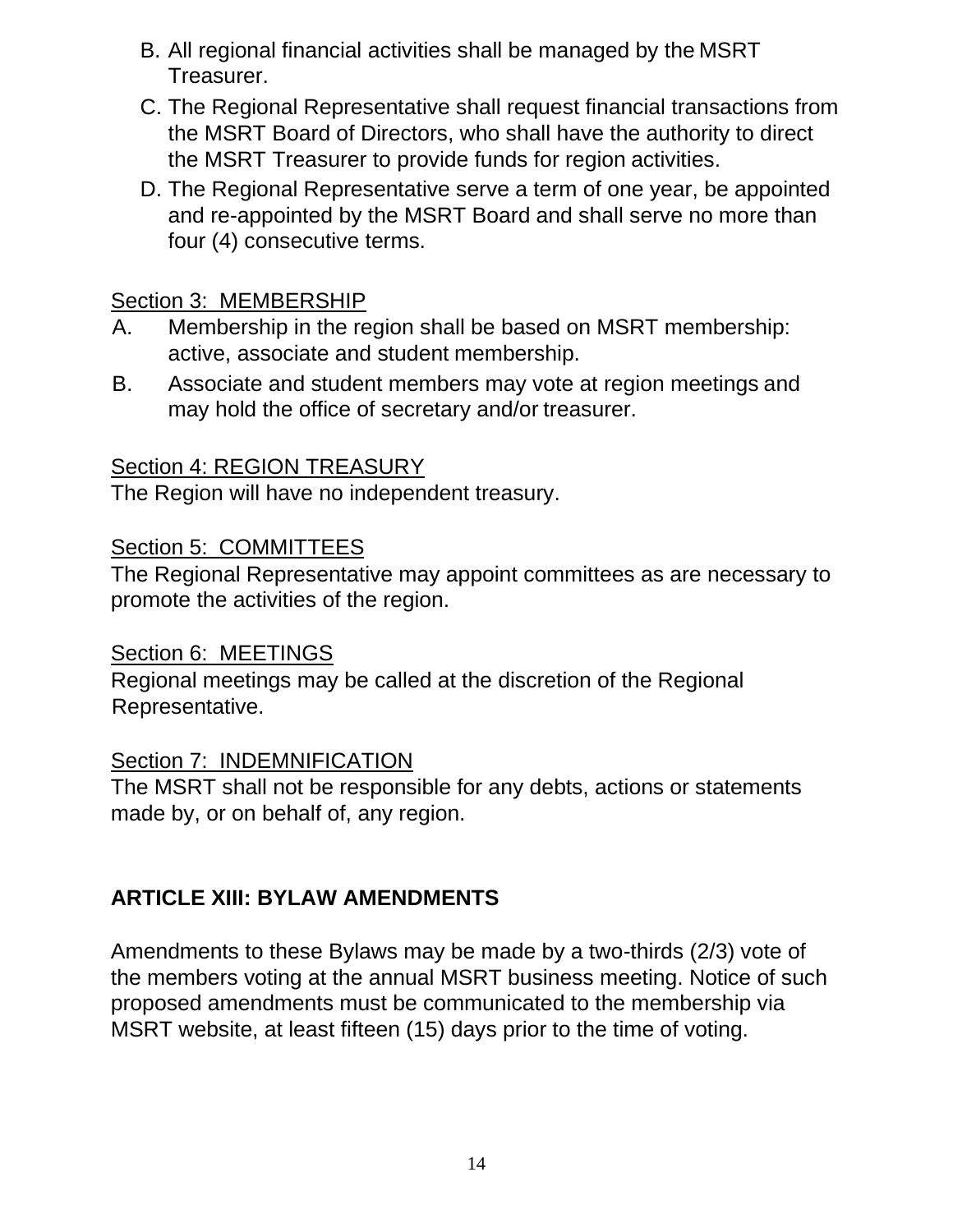# **ARTICLE XIV: INDEMNIFICATION**

Every officer, director, employee or delegate of the MSRT shall be indemnified by the MSRT against all expenses and liabilities, including attorney's fees, in connection with any threatened, pending or completed proceeding in which the above-named individual is involved by reason of being or having been an officer, director, employee or delegate of the MSRT.

If, the above-named individual acted in good faith and within the scope of the above-named individual's authority and in a manner reasonably believed to be not opposed to the best interests of the MSRT, the Board of Directors will follow up accordingly.

In no event shall indemnification be paid to or on behalf of any above named individual going beyond or acting beyond the powers granted by authority of this organization or Bylaw. The foregoing right of Indemnification shall be in addition to, and not exclusive of, all other rights to which such officer, director, employee or delegate may be entitled.

# **ARTICLE XV: DISSOLUTION**

In the event of dissolution or final liquidation of the MSRT, all of its assets remaining after payment of its obligations shall have been made or provided for, shall be distributed to and among such corporations, foundations, or other organizations organized and operated exclusively for scientific and educational purposes, consistent with those of the MSRT, as designated by the Board of Directors.

# **ARTICLE XVI. Emergency Bylaws**

This Article XVI shall become operative upon majority vote of the Board of Directors as a result of the existence of an emergency condition. An "emergency condition" is defined as an act of God, war, government regulation or advisory (including travel advisory warnings), travel restrictions by employers due to laws, civil disruption or disturbance, terrorism or threats of terrorism as substantiated by governmental warnings or advisory notices, environmental or other disaster, determinations of outbreak of disease by either the World Health Organization or the Centers for Disease Control and Prevention (or other recognized entities), epidemics, pandemics, public health risks, quarantine, or other life threatening communicable disease, or threat thereof, or any other comparable conditions, or the imposition of a financial hardship on ASRT which materially impairs, or makes it inadvisable, illegal, impracticable or impossible, in part or in full, ASRT's ability to fulfill its obligations here under.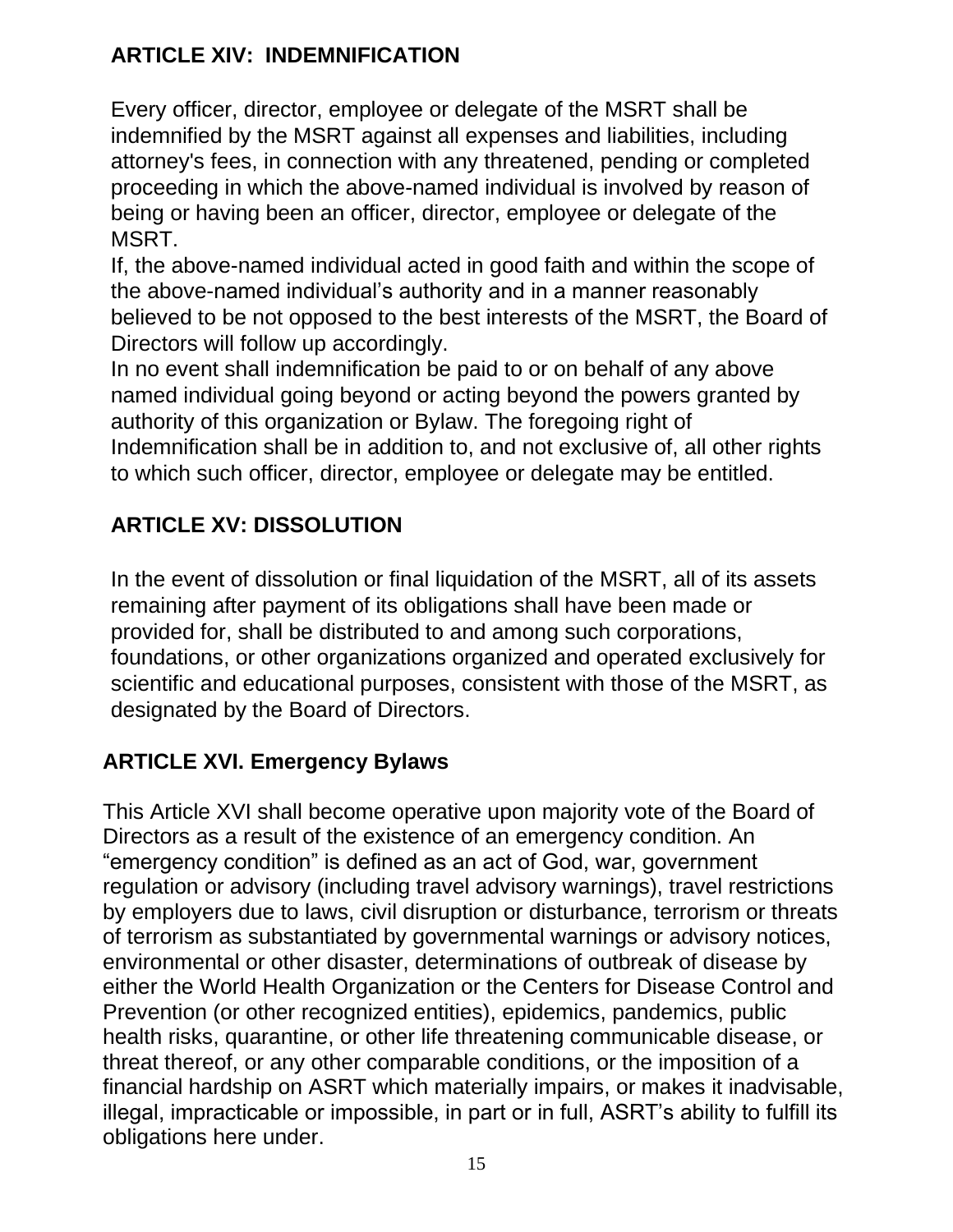#### Section 1. Meetings

Regular meetings of the Board of Directors and any related meetings may be suspended, canceled or the proceedings modified by the Board of Directors during an emergency condition. Meetings that are not suspended or canceled during an emergency condition, may at the discretion of the Board of Directors, be held with a statement of the business to be transacted. No business other than that specified shall be transacted.

### Section 2. Motions

At the discretion of the Board of Directors, motions that were to be considered at a meeting being impacted by these emergency bylaws may be held for consideration until the next Board of Directors meeting occurring after the emergency condition has ended.

Section 3. Elections & Seating of any Appointed or Elected Individual Notwithstanding any other Bylaw provision regarding the length of a term, when a term is to begin or end, the Board of Directors may, by majority vote, exercise discretion and delay the beginning of a term or extend an existing term for the purposes of functioning in the best interests of the MSRT during any emergency event and for a reasonable time period thereafter.

## Section 4. Officers

All officers in office immediately prior to commencement of the emergency condition shall remain in their respective offices until their successors are able to be installed.

## Section 5. Authority

The primary duty of the Board of Directors during an emergency condition shall be the continued function of the MSRT. The Board of Directors may adopt such other emergency Bylaws as may be necessary in the sole discretion of the Board of Directors to accomplish the foregoing.

## Section 6. Bylaws Applicability and Duration

To the extent not inconsistent with any emergency Bylaw, all other MSRT Bylaw provisions shall remain in effect during the emergency condition. Upon the end of the emergency condition, as determined by the Board of Directors applying a reasonable person standard considering factors including, but not limited to, government warnings or restrictions, member/Delegate opinion, travel restrictions, the emergency Bylaws shall cease to be operative.

Notwithstanding the foregoing, emergency bylaws shall not supersede the provisions of the Illinois Corporations Act, with respect to amending the articles of incorporation or the regular bylaws of the corporation, adopting a